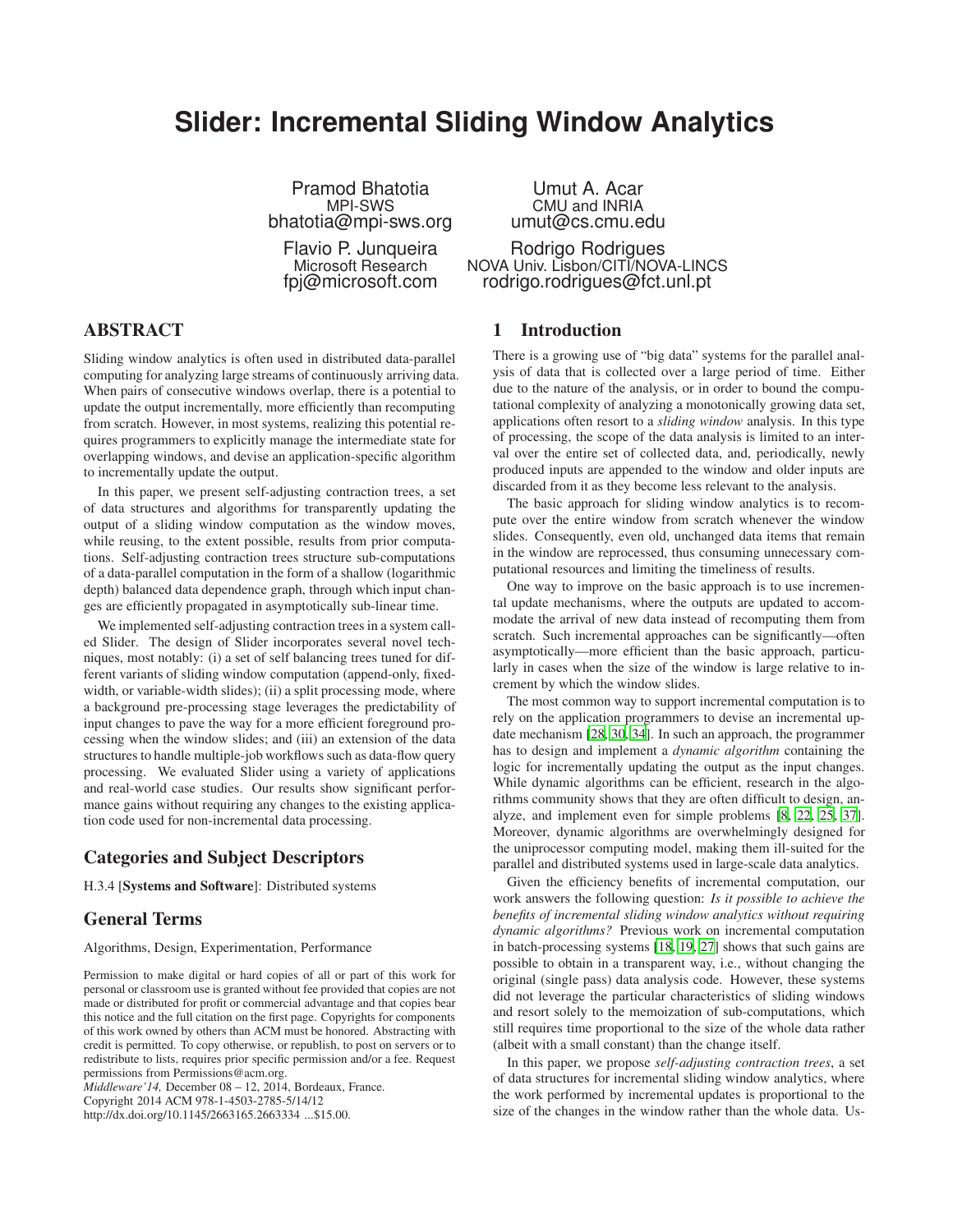ing these data structures only requires the programmer to devise a non-incremental version of the application code expressed using a conventional data-parallel programming model. We then guarantee an automatic and efficient update of the output as the window slides. Moreover, we make no restrictions on how the window slides, allowing it to shrink on one end and to grow on the other end arbitrarily. However, as we show, more restricted changes lead to simpler algorithms and more efficient updates.

Our approach for automatic incrementalization is based on the principles of self-adjusting computation [\[8,](#page-11-3) [9](#page-11-10), [11](#page-11-11)], where the idea is to create a graph of data dependent sub-computations and propagate changes through this graph. Overall, our contributions include:

- **Self-adjusting contraction trees:** A set of self-adjusting data structures that are designed specifically for structuring different variants of sliding window computation as a (shallow) balanced dependence graph. These balanced graphs ensure that the work performed for incremental updates is proportional to the size of the changes in the window (the "delta") incurring only a logarithmic—rather than linear dependency on the size of window ([§3\)](#page-2-0).
- **Split processing algorithms:** We introduce a *split processing model*, where the incremental computation is divided into a background pre-processing phase and a foreground processing phase. The background processing takes advantage of the predictability of input changes in sliding window analytics to pave the way for a more efficient foreground processing when the window slides ([§4\)](#page-3-0).
- **Query processing—multi-level trees:** We present an extension of the proposed data structures for multi-level workflows to support incremental data-flow query processing ([§5\)](#page-5-0).

We implemented self-adjusting contraction trees in a system called Slider, which extends Hadoop [\[1](#page-11-12)], and evaluated the effectiveness of the new data structures by applying Slider to a variety of microbenchmarks and applications. Furthermore, we report on three real world use cases: *(i)* building an information propagation tree [\[38\]](#page-11-13) for Twitter; *(ii)* monitoring Glasnost [\[26\]](#page-11-14) measurement servers for detecting traffic differentiation by ISPs; and *(iii)* providing peer accountability in Akamai NetSession [\[12](#page-11-15)], a hybrid CDN architecture. Our experiments show that self-adjusting contraction trees can deliver significant performance gains for sliding window analytics without requiring any changes to the existing code.

The remainder of the paper is organized as follows. Section [2](#page-1-0) presents an overview of the basic approach. The design of selfadjusting contraction trees is detailed in Sections [3,](#page-2-0) [4](#page-3-0) and [5.](#page-5-0) The architecture of Slider is described in Section [6.](#page-5-1) Section [7](#page-5-2) presents an experimental evaluation of Slider, and our experience with the case studies is reported in Section [8.](#page-9-0) Related work and conclusion are presented in Section [9](#page-10-0) and Section [10,](#page-11-16) respectively.

#### <span id="page-1-0"></span>**2 Overview**

Our primary goal is to design data structures for incremental sliding window analytics, so that the output is efficiently updated when the window slides. In addition, we want to do so transparently, without requiring the programmer to change any of the existing application code, which is written assuming non-incremental (batch model of) processing. In our prototype system called Slider, nonincremental computations are expressed under the MapReduce [\[24\]](#page-11-17) programming model (or alternatively as Pig [\[20](#page-11-18)] programs), but the data structures can be plugged into other data-parallel programming models that allow for decomposing computations into associative sub-computations, such as Dryad [\[29\]](#page-11-19) and Spark [\[32](#page-11-20)].



<span id="page-1-1"></span>**Figure 1: Strawman design and contraction phase**

## **2.1 Strawman Design**

The design of self-adjusting contraction trees is based on self-adjusting computation [\[8](#page-11-3)]. In this model, a computation is divided into sub-computations, and then a *dependence graph* is constructed to track control and data dependencies between all sub-computations. Thereafter, a *change propagation* algorithm is used to update the output by propagating the changes through the graph. The idea behind change propagation is to initially identify a set of sub-computations that directly depend on the changed data and re-execute them. The re-execution of a sub-computation may then modify other data, causing other data-dependent sub-computations to be re-executed. Change propagation terminates when all modified data and their dependent sub-computations complete. For change propagation to be efficient, it is important that  $(a)$  the computation is divided into small enough sub-computations; and *(b)* no long chain of dependencies exists between sub-computations. We call such computations *stable* because few of their sub-computations change when the overall input is modified by a small amount.

To apply the principles of self-adjusting computation to a data parallel programming model, the starting point for our strawman design is to make the dependence graph match the data-flow graph generated by the data-parallel model. The data-flow graph is represented by a DAG, where vertices are sub-computations or tasks, and directed edges correspond to the data dependencies between tasks. For incremental computation, the strawman approach memoizes the outputs of all tasks, and, given a set of input changes, it propagates these changes through the data-flow graph by reusing the memoized output for sub-computations unaffected by the changes, and re-computing the affected sub-computations.

In the case of MapReduce, vertices correspond to Map and Reduce tasks, and edges represent data transferred between tasks (as depicted in Figure [1\)](#page-1-1). For sliding window analytics, new data items are appended at the end of the previous window and old data items are dropped from the beginning. To update the output incrementally, we launch a Map task for each new "split" (a partition of the input that is handled by a single Map task) and reuse the results of Map tasks operating on old but live data. We then feed the newly computed results together with the reused results to Reduce tasks to compute the final output.

This initial strawman design highlights an important limitation: even a small change to the input can preclude the reuse of all the work after the first level of nodes in the graph. This is because the second level nodes (i.e., the Reduce tasks) take as input all values for a given key  $( $k_i >, \langle v_1, v_2, \ldots, v_n >$ ). In the example shown$ in Figure [1,](#page-1-1) as the computation window slides from time  $T_1$  to  $T_2$ ,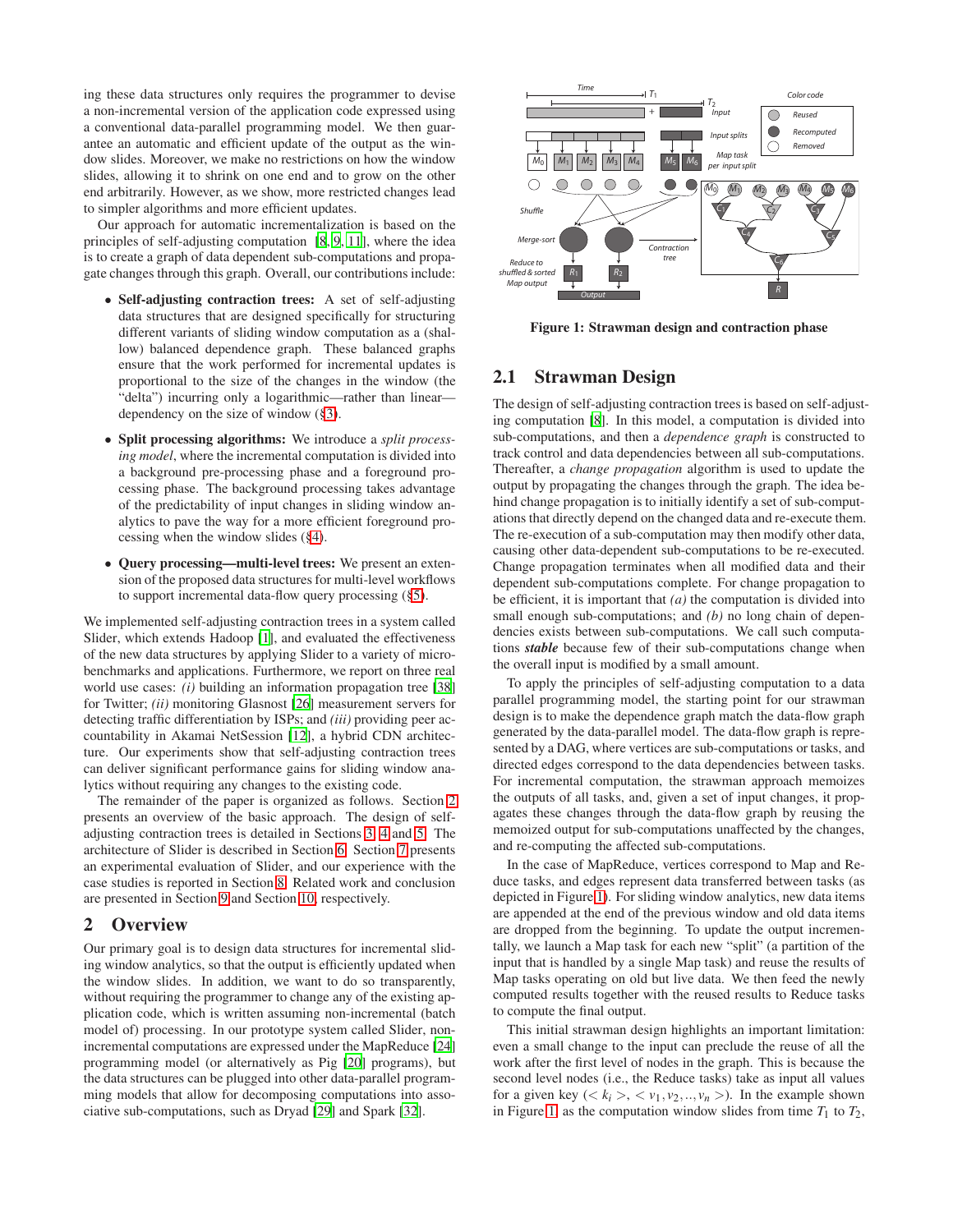<span id="page-2-1"></span>**Algorithm 1** Basic algorithm for sliding windows

**Require:** changes:  $\triangle \leftarrow (-\delta_1, +\delta_2)$ 1: /\* Process new input  $+\delta_2$  by running Map tasks \*/ 2: **for**  $i = T_{end}$  to  $T_{end} + (+\delta_2)$  **do**<br>3:  $M_i({k}) \leftarrow$  run maptask(*i*):  $M_i({k}) \leftarrow \text{run\_maptask}(i);$ 4: **end for** 5: */\** Propagate △ using contraction tree*\*/* 6: **for all** keys *k* **do** 7: /\* Delete Map outputs for  $-\delta_1$ <sup>\*</sup>/<br>8: **for**  $i = T_{start}$  to  $T_{start} - (-\delta_1)$  **do** 8: **for**  $i = T_{start}$  to  $T_{start} - (-\delta_1)$  **do**<br>9: **contraction tree** delete(*M<sub>i</sub>*( 9: **contraction\_tree**·delete( $M_i(k)$ );<br>10: **end for** end for 11: */\** Insert Map outputs for  $+\delta_2$ *\*/*<br>12: **for**  $i = T_{end}$  to  $T_{end} + (+\delta_2)$  **do** 12: **for**  $i = T_{end}$  to  $T_{end} + (+\delta_2)$  **do**<br>13: **contraction\_tree**·insert(*M* 13: **contraction\_tree**·insert $(M_i(k))$ ;<br>14: **end for** end for 15: */\** Perform change propagation*\*/* 16: **contraction\_tree**·update(*k*); 17: **end for** 18: */\** Adjust the window for the next incremental run*\*/* 19:  $T_{start} \leftarrow T_{start} - (-\delta_1);$ 20:  $T_{end} \leftarrow T_{end} + (+\delta_2);$ 

it invalidates the input of all Reduce tasks because of the removal of the  $M_0$  output and the addition of new Map outputs  $(M_5 \& M_6)$ to the window. To address this limitation, we refine the strawman design by organizing the second level nodes (corresponding to the Reduce phase) into a *contraction phase*, which is interposed between the Map and the Reduce phase, and makes use of the data structures proposed in this paper.

## **2.2 Adding the Contraction Phase**

The idea behind the contraction phase is to break each Reduce task into smaller sub-computations, which are structured in a *contraction tree*, and then propagate changes through this tree.

We construct the contraction tree by breaking up the work done by the (potentially large) Reduce task into many applications of the Combiner function. Combiner functions [\[24](#page-11-17)] were originally designed to run at the Map task for saving bandwidth by doing a local reduction of the output of Map, but instead we use Combiners at the Reduce task to form the contraction tree. More specifically, we split the Reduce input into small partitions (as depicted in Figure [1\)](#page-1-1), and apply the Combiner to pairs of partitions recursively in the form of a binary tree until we have a single partition left. Finally, we apply the Reduce function to the last Combiner, to get the final output. This requires Combiner functions to be associative, an assumption that is met by every Combiner function we have come across.

The final strawman design we obtain after adding the contraction phase is shown in Algorithm [1.](#page-2-1) As a starting point, changes  $(\triangle)$  in the input are specified by the user as the union of old items  $(-\delta)$ that are dropped and new items  $(+\delta)$  that are added to the window. Subsequently,

- 1. the items that are added to the window  $(+\delta)$  are handled by breaking them up into fixed-sized chunks called "splits", and launching a new Map task to handle each split (*line 1-4*);
- 2. the outputs from these new Map tasks along with the old splits that fall out from the sliding window  $(-\delta)$  are then fed to the contraction phase instead of the Reduce task *for each emitted key k* (*line 5-20*);
- 3. finally, the computation time window is adjusted for the next incremental run (*line 18-20*).



<span id="page-2-2"></span>**Figure 2: Example of folding contraction tree**

The remainder of the paper presents a set of novel data structures, called *self-adjusting contraction trees*, that replace the simple binary tree in the strawman design of the contraction phase. The goal of these data structures is to ensure that the path from the newly added and dropped inputs to the root has a low depth, and that as many unaffected sub-computations as possible are outside that path. Furthermore, these data structures must perform a form of rebalancing after each run, i.e., a change in the sliding window not only triggers an update to the output but also to the structure of the contraction tree, to ensure that the desirable properties of our data structures hold for subsequent runs.

## <span id="page-2-0"></span>**3 Self-Adjusting Contraction Trees**

In this section, we present the general case data structures for incremental sliding window analytics. When describing our algorithms, we distinguish between two modes of running: an *initial run* and an *incremental run*. The *initial run* assumes all input data items are new and constructs the self-adjusting contraction tree from scratch. The *incremental run* takes advantage of the constructed tree to incrementally update the output.

## **3.1 Folding Contraction Tree**

Our first data structure, called a *self-adjusting folding tree*, permits shrinking and extending the data window arbitrarily, i.e., supports *variable-width window* slides. The goal of this data structure is to maintain a small height for the tree, since this height determines the minimum number of Combiner functions that need to be recomputed when a single input changes.

**Initial run.** Given the outputs of the Map phase consisting of *M* tasks, we construct a folding tree of height  $\lceil \log_2 M \rceil$  and pair each leaf with the output of a Map task, such that all Map tasks are mapped to a contiguous subset of the leaves with no unpaired leaves in between. The leaf nodes that cannot be filled in the complete binary tree (adding up to 2*height*− *M* nodes) are marked as void nodes; these nodes will be occupied by future Map tasks. To compute the output, we apply Reduce to the root of the folding tree.

Figure [2](#page-2-2) illustrates an example. At time  $T_1$ , we construct a complete binary tree of height two, where the leaves are the Map outputs of {0,1,2}, and with an additional void node to make the number of leaves a power of two. We then apply combiners  $\{C_0, C_1, C_2\}$ to pairs of nodes to form a binary tree.

**Incremental run.** When the window slides, we want to keep the folding tree balanced, meaning that the height of the tree should be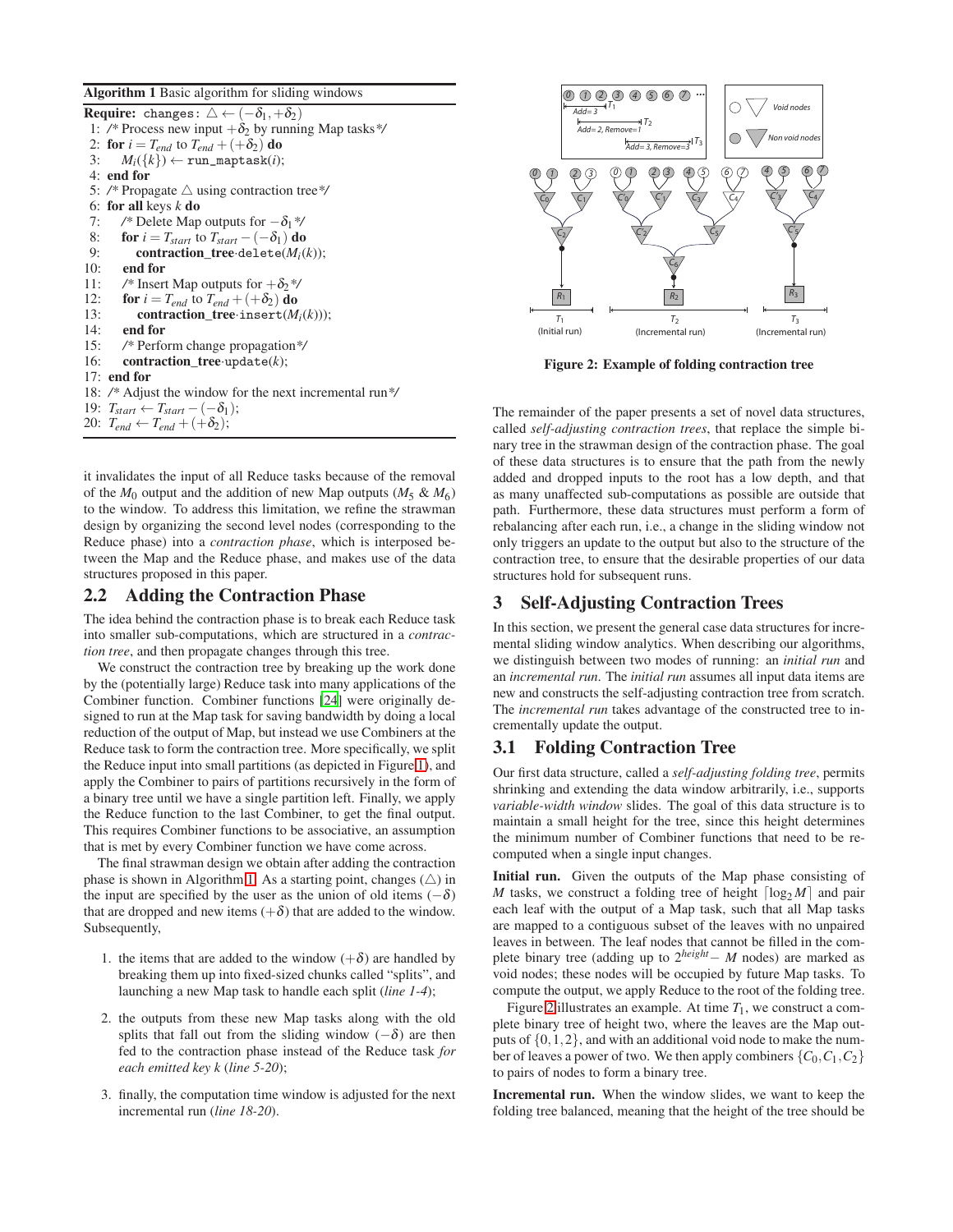roughly be equal to logarithmic to the current window size  $(H =$  $[\log_2 M]$ ), which is the minimum possible height. The basic idea is to assign the outputs of new Map invocations to the void leaf nodes on the right hand side of the tree, and mark the leaf nodes on the left hand side corresponding to Map tasks that were dropped from the window as void. Adding new nodes on the right hand side may require a change in the tree size, when the new Map outputs exceed the number of void nodes. Conversely, dropping nodes from the left hand side can cause the entire left half of the tree to contain void leaves. These are the two cases that lead to a change in the height of the tree, and they are handled by folding and unfolding units of *complete (sub-)trees*, i.e., increasing or decreasing the tree height by one, while maintaining a complete tree.

In particular, when inserting items, we first try to fill up the void nodes to the right of the non-void leaves that still have not been used in the previous run. If all void nodes are used, a new complete contraction tree is created, whose size is equal to the current tree, and we merge the two trees. This increases the height of the tree by one. When removing items, we always attempt to reduce the tree height in order to make incremental processing more efficient by checking if the entire left half of the leave nodes are void. If so, we discard half of the tree by promoting the right hand child of the root node to become the new root.

Figure [2](#page-2-2) shows a set of example incremental runs for this algorithm. At time  $T_2$ , two Map outputs (nodes 3 & 4) are inserted, causing the tree to expand to accommodate node 4 by constructing another subtree of height two and joining the new subtree with the previous tree, which increases the height to three. Conversely, at time  $T_3$  the removal of three Map outputs (nodes 1, 2,  $\&$  3) causes the tree height to decrease from three to two because all leaf nodes in the left half of the tree are void.

#### **3.2 Randomized Folding Tree**

The general case algorithm performs quite well in the normal case when the size of the window does not change drastically. However, the fact that tree expansion and contraction is done by doubling or halving the tree size can lead to some corner cases where the tree becomes imbalanced, meaning that its height is no longer  $H = \lceil \log_2 M \rceil$ . For example, if the window suddenly shrinks from a large value of *M* elements to  $M' = 2$  elements, and the two remaining elements happen to be on different sides with respect to the root of the tree, then the algorithm ends up operating on a folding tree with height  $\lceil log_2(2M + 1) \rceil$  when the window is of size  $M' \ll M$ .

One way to address this problem is to perform an initial run whenever the size of the window is more than some desired constant factor (e.g., 8, 16) smaller than the number of leaves of the folding tree. On rebalancing, all void nodes are garbage collected and a freshly balanced folding tree is constructed ( $H = \lceil log_2(M') \rceil$ ) similar to the initial run. This strategy is attractive for workloads where large variations in the window size are rare. Otherwise, frequently performing the initial run for rebalancing can be inefficient.

For the case with frequent changes in the window size, we designed a randomized algorithm for rebalancing the folding tree. This algorithm is very similar to the one adopted in the design of *skip lists* [\[36\]](#page-11-21), and therefore inherits its analytical properties. The idea is to group nodes at each level probabilistically instead of folding/unfolding complete binary trees. In particular, each node forms a group boundary with a probability  $p = 1/2$ . In the expected case, and by analogy to the skip list data structure, the average height of the tree is  $H = \lfloor log_2(current\_window\_size) \rfloor$ .

Figure [3](#page-3-1) shows an example of a randomized folding tree with 4 levels for 16 input leaf nodes. The tree is constructed by combining nodes into groups, starting from left to right, where for each node a



<span id="page-3-1"></span>**Figure 3: Example of randomized folding tree**

coin toss decides whether to form a group boundary: with probability  $p = 1/2$ , a node either joins the previous group or creates a new group. In the example, leaf nodes  $0, 1, 2$  join the same group  $C_0$ , and leaf node 3 creates a new group  $C_1$  which is joined by nodes 4,5,6. This process is repeated at all the levels. When nodes are deleted, all nodes on paths from the deleted nodes to the root are recomputed. In the example, after nodes 0 and 1 are deleted, node  $C_0$ ,  $C_6$ ,  $C_9$ ,  $C_{11}$  are recomputed. Similarly, the newly inserted items are grouped probabilistically at all the levels, and then the merged nodes (combination of new and old nodes) are re-computed.

#### <span id="page-3-0"></span>**4 Split Processing Algorithms**

We now consider two special cases of sliding windows, where, in addition to offering specialized data structures, we also introduce a split processing optimization. In the first special case, the window can be extended on one end and reduced on the other, as long as the size of the window remains the same ([§4.1\)](#page-3-2). (This is also known as *fixed-width window processing*.) In the second case, the window is only extended monotonically on one end by append operations ([§4.2\)](#page-4-0). (This is also known as *bulk-appended data processing*.)

In both these cases, since we know more in advance about the type of change that is going to take place in the next run, we leverage this fact for improving the responsiveness of incremental updates by preparing for the incremental run before it starts. More precisely, we split the change propagation algorithm into two parts: a *foreground processing* and a *background pre-processing*. The foreground processing takes place right after the update to the computation window, and minimizes the processing time by combining new data with a pre-computed intermediate result. The background pre-processing takes place after the result is produced and returned, paving the way for an efficient foreground processing by pre-computing an intermediate result that will be used in the next incremental update. The background pre-processing step is optional and we envision performing it on a best-effort basis and bypassing it if there are no spare cycles in the cluster.

#### <span id="page-3-2"></span>**4.1 Rotating Contraction Trees**

In *fixed-width* sliding window computations, new data is appended at the end, while the same amount of old data is dropped from the beginning of the window, i.e., *w* new splits (each processed by a new Map task) are appended and *w* old splits are removed. To perform such computations efficiently, we use *rotating contraction trees* (depicted in Figure [4\)](#page-4-1). Here, *w* splits are grouped using the combiner function to form what we call a bucket. Then, we form a balanced binary contraction tree where the leaves are the buckets.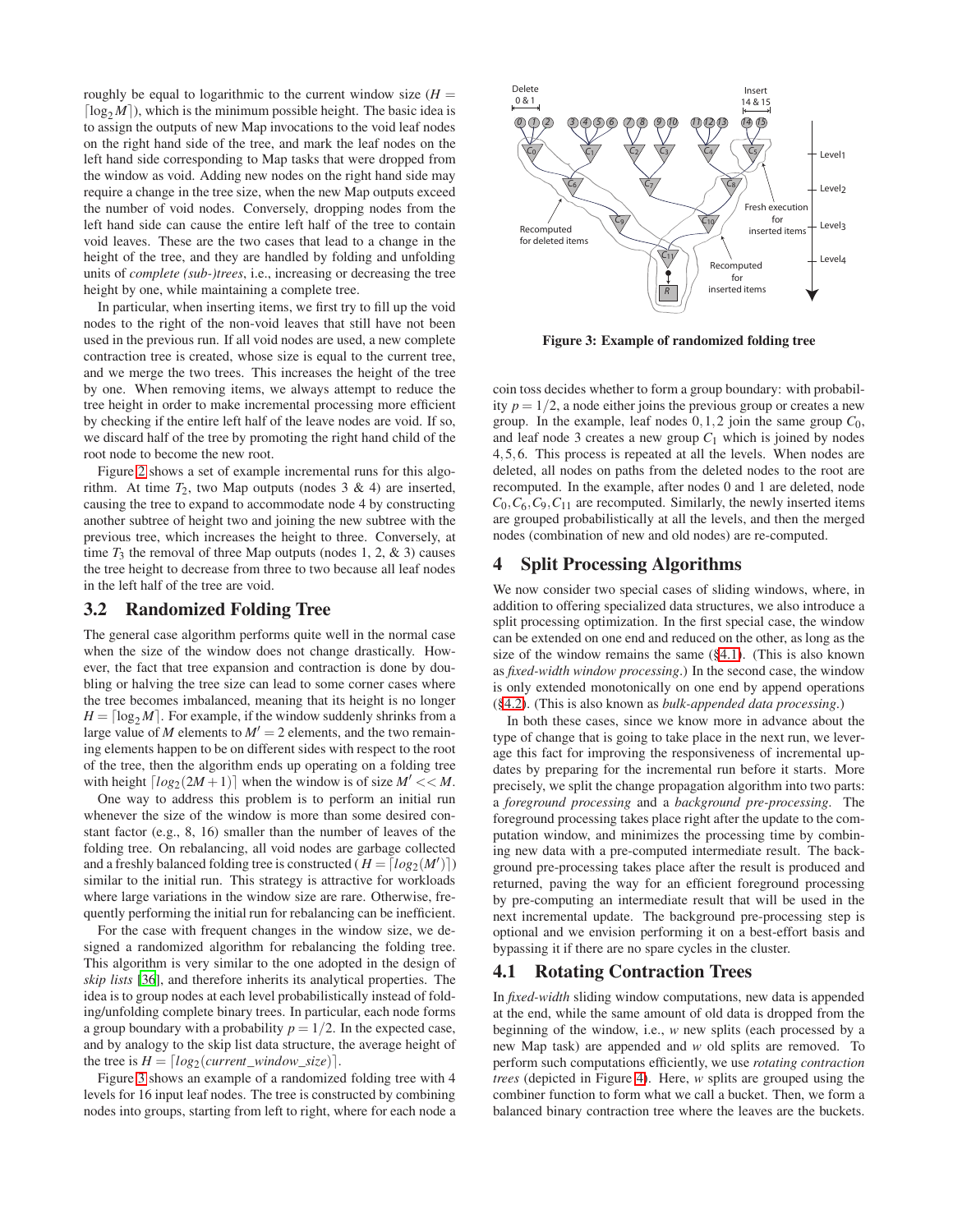<span id="page-4-2"></span>

<span id="page-4-3"></span><span id="page-4-1"></span>**Figure 4: Example of rotating contraction trees**

Since the number of buckets remains constant when the window slides, we just need to rotate over the leaves in a round-robin fashion, replacing the oldest bucket with the newly produced one.

**Initial run.** In this case, the steady state of incremental runs is only reached when the window fills up. As such, we need to consider the sequence of initial runs during which no buckets are dropped. At each of these runs, we combine the *w* newly produced Map outputs to produce a new bucket. By the time the first window fills, we construct the contraction tree by combining all bucket outputs in pairs hierarchically, to form a balanced binary tree of height  $[log_2(N)]$ , where  $N$  is the total number of buckets in a window. Figure  $4(a)$ shows an example with  $w = 2$  and  $N = 4$ . At  $T_1$ , the first level of the tree  $(C_{00}, C_{01}, C_{10}, C_{11})$  is constructed by invoking combiners on the *N* buckets of size  $w = 2$ , whose results are then recursively combined to form a balanced binary tree. The output of the combiner at the root of the tree is then used as input to the Reduce task.

**Incremental run.** We organize the leaf nodes of the contraction tree as a circular list. When *w* new splits arrive and *w* old splits are removed from the data set, we replace the oldest bucket with the new bucket and update the output by recomputing the path affected by the new bucket. Figure  $4(a)$  shows an example. At  $T_2$  the new bucket 4 replaces the oldest bucket 0. This triggers a propagation of this change all the way to the root, where each step combines a memoized combiner output with a newly produced combiner output. In this example, we reuse the memoized outputs of combiners *C*01, and *C*1. In total, this requires recomputing a number of combiners that is equal to  $log(N)$ . The rotation of buckets requires commutativity in addition to the associativity of the combiner in-

<span id="page-4-5"></span>

<span id="page-4-6"></span><span id="page-4-4"></span>**Figure 5: Example of coalescing contraction trees**

vocations. Both properties were held by Combiner functions in the applications we analyzed.

**Background pre-processing.** As explained before, this background step anticipates part of the processing since in this case we can predict the window change that will take place. In particular, in this case we know exactly what are the subtrees of the next incremental run whose outputs will be reused – these are the subtrees that fall outside the path from the next bucket to be replaced to the root. We take advantage of this by pre-combining all the combiner outputs that are at the root of those subtrees. For example, in Figure [4\(b\),](#page-4-3) we can pre-compute the combiner output  $I_0$  by combining  $C_{01}$  and  $C_1$  along the update path of bucket 0 in the background. This way, the incremental run only needs to invoke the Reduce task with the output of this pre-computed Combiner invocation  $(I_0)$  and the outputs of the newly run Map tasks.

#### <span id="page-4-0"></span>**4.2 Coalescing Contraction Trees**

In the *append only* variant, the window grows monotonically as the new inputs are appended at the end of the current window, i.e., old data is never dropped. For this kind of workflow we designed a data structure called a *coalescing contraction tree* (depicted in Figure [5\)](#page-4-4).

**Initial run.** The first time input data is added, a single-level contraction tree is constructed by executing the Combiner function (*C*<sup>1</sup> in Figure  $5(a)$ ) for all Map outputs. The output of this combiner is then used as input to the Reduce task, which produces the final output  $(R_1$  in Figure [5\(a\)\)](#page-4-5).

**Incremental run.** The outputs of the new Map tasks  $(C_2)$  in Figure  $5(a)$ ) are combined, and the result is combined with the output of the contraction tree from the previous run to form a new contraction tree  $(C_2$  combines the outputs of  $C_1$  and  $C_2'$ ). The output of the root of this new tree is then provided to a Reduce task  $(R_2$  in the example), which produces the new output.

**Background pre-processing.** In the foreground processing step (see Figure [5\(b\)\)](#page-4-6) the new output is computed directly by invoking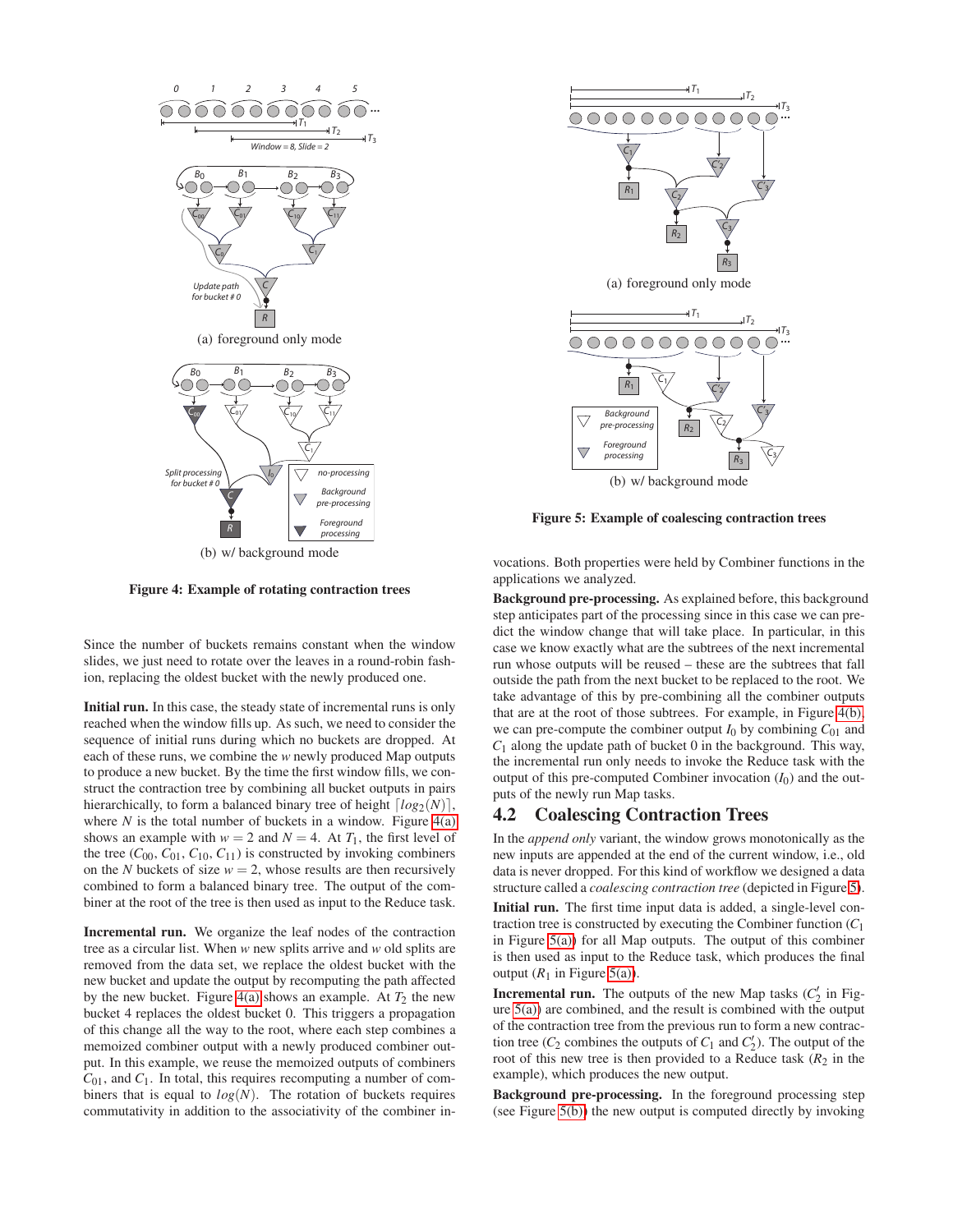the Reduce task on the root of the old contraction tree and on the output of a Combiner invocation on the new Map inputs. In the background pre-processing phase, we prepare for the next incremental run by forming a new root of the contraction tree to be used with the next new input data. This is done by combining the root of the old tree with the output of the previous Combiner invocation on the new Map inputs. Figure [5\(b\)](#page-4-6) depicts an example for background pre-processing. We perform the final reduction  $(R_2)$ directly on the union of the outputs of the combiner invocation from the previous run  $(C_1)$ , and the combiner invocation, which aggregates the outputs of the newly run Map tasks  $(C_2')$ . In the background, we run the new combiner that will be used in the next incremental run  $(C_2)$ , using the same inputs as the Reduce task, to anticipate the processing that will be necessary in the next run.

## <span id="page-5-0"></span>**5 Query Processing: Multi-Level Trees**

We next present an extension of self-adjusting contraction trees to integrate them with tools that support declarative data-flow query languages, such as Pig [\[20](#page-11-18)] or DryadLINQ [\[29](#page-11-19)]. These languages have gained popularity in the context of large-scale data analysis due to the ease of programming using their high-level primitives. To support these systems, we leverage the observation that programs written in these query languages are compiled to a series of pipelined stages where each stage corresponds to a program in a traditional data-parallel model (such as MapReduce or Dryad), for which we already have incremental processing support.

In particular, our query processing interface is based on Pig [\[20\]](#page-11-18). Pig consists of a high-level language (called Pig-Latin) similar to SQL, and a compiler that translates Pig programs to a workflow of multiple pipelined MapReduce jobs. Since our approach handles MapReduce programs transparently, each stage resulting from this compilation can run incrementally by leveraging contraction trees. A challenge, however, is that not all the stages in this pipeline are amenable to a sliding window incremental computation. In particular, after the first stage MapReduce job that processes the input from the sliding window, changes to the input of subsequent stages could be at arbitrary positions instead of the window ends. Thus, we adapt the strategy we employ at different stages as follows: (1) in the first stage, we use the appropriate self-adjusting contraction tree that corresponds to the desired type of window change; and, (2) from the second stage onwards in the pipeline, we use the strawman contraction tree ([§2\)](#page-1-0) to detect and propagate changes.

#### <span id="page-5-1"></span>**6 Slider Architecture & Implementation**

We implemented self-adjusting contraction trees in a system called Slider, which is based on Hadoop-0.20.2. Our data structures are implemented by inserting an additional Contraction phase between the shuffle stage and the sort stage. To prevent unnecessary data movement in the cluster, the new Contraction phase runs on the same machine as the Reduce task that will subsequently process the data. An overview of the implementation is depicted in Figure [6.](#page-5-3) We next present some of its key components.

**In-memory distributed cache.** The implementation includes an in-memory distributed data caching layer to provide fast access to memoized results. The use of in-memory caching is motivated by two observations: first, the number of sub-computations that need to be memoized is limited by the size of the sliding window; second, main memory is generally underutilized in data-centric computing, thus creating an opportunity for reusing this resource [\[13\]](#page-11-22). We designed a simple distributed caching service that memoizes the outputs of sub-computations. The distributed cache is coordinated by a master node (in our case, the namenode of Hadoop), which maintains an index to locate the data items.



<span id="page-5-3"></span>**Figure 6: Slider architecture**

**Fault-tolerance.** Storing memoized results in the in-memory data cache is beneficial for performance, but it can lead to reduced memoization effectiveness when machines fail, as the loss of memoized results will trigger otherwise unnecessary recomputations. To avoid this situation, we built a fault-tolerant memoization layer, which, in addition to storing memoized data in the in-memory cache, creates two replicas of this data in persistent storage. The replication is transparently handled by a shim I/O layer that provides low-latency access to the in-memory cache when possible and falls back to the persistent copies when necessary.

**Garbage collection.** To ensure that the storage requirements remain bounded, we developed a garbage collector (implemented at the master node) that manages the space used by the memoization layer. The garbage collector can either automatically free the storage occupied by data items that fall out of the current window, or have a more aggressive user-defined policy.

**Memoization-aware scheduling.** The original Hadoop scheduler takes into account the input data locality *only* when scheduling Map tasks, but chooses the first available machine to run a pending Reduce task (without considering any data locality). Slider modifies the original scheduler from Hadoop, based on previous work in data-locality scheduling [\[10\]](#page-11-23), to schedule Reduce tasks where the previously run objects are memoized.

**Straggler mitigation for incremental computation.** A limitation of a *strict* memoization-aware scheduling policy is that it can become inefficient in the presence of straggler tasks, i.e., tasks that are slowed down, e.g., due to a high load on the machine where they execute [\[42](#page-11-24)]. This is because the scheduler can be left waiting for one of these tasks to complete in order to schedule a new task on its preferred location. To overcome the straggler effect while still exploiting the locality of memoized data, we designed a simple hybrid scheduling scheme that first tries to exploit the locality of memoized data, and, when the execution of a node is detected to be slow, dynamically migrates tasks from the slow node to another node. In the case of a migration, the memoized data is fetched over the network by the new node where the task is scheduled.

## <span id="page-5-2"></span>**7 Evaluation**

Our evaluation answers the following questions:

• How does the perfomance of Slider compare to recomputing over the entire window of data and with the memoizationbased strawman approach? (§ [7.2\)](#page-6-0)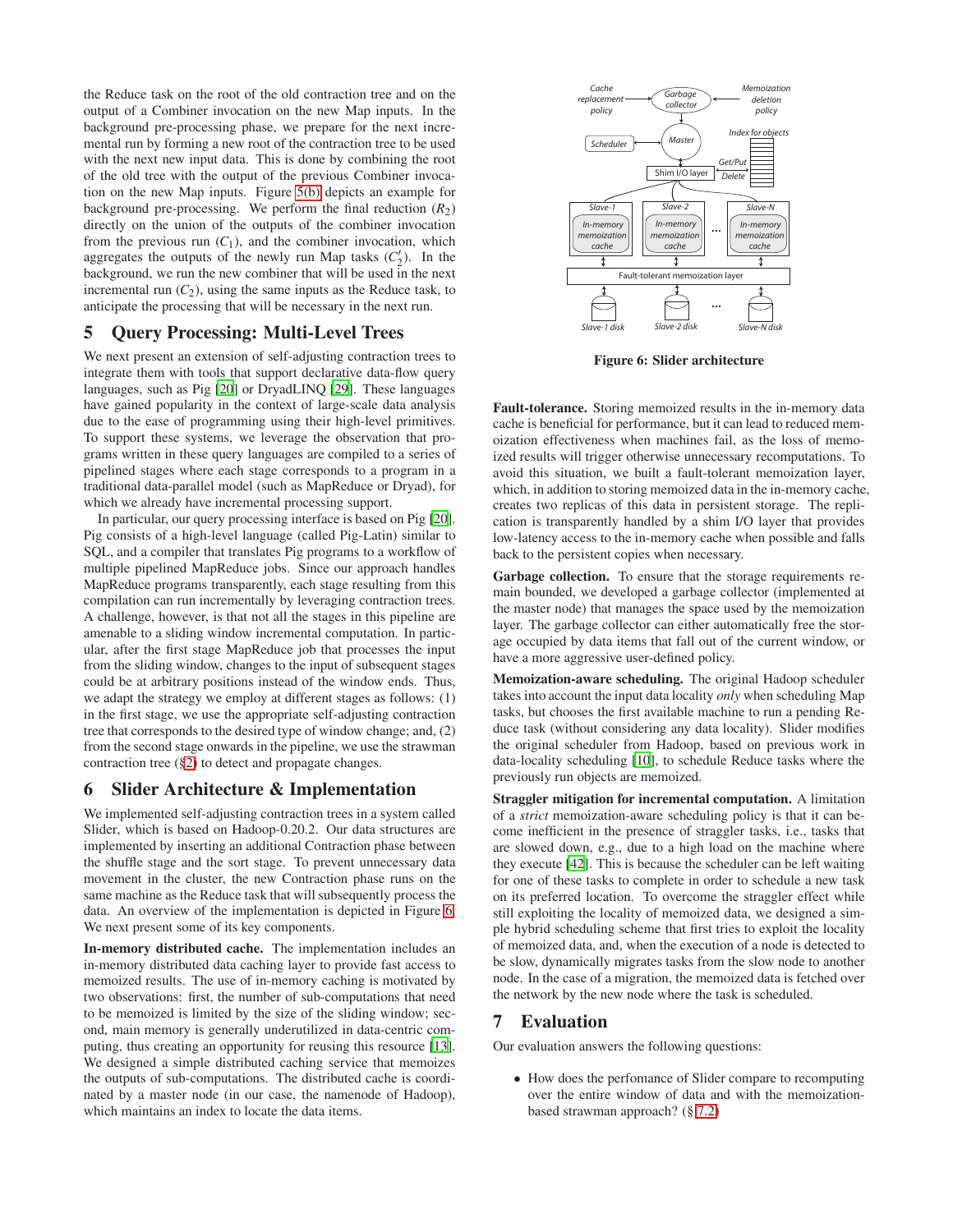

<span id="page-6-1"></span>**Figure 7: Performance gains of Slider compared to recomputing from scratch**

- How effective are the optimizations we propose in improving the performance of Slider? (§ [7.3\)](#page-7-0)
- What are the overheads imposed during a fresh run of an application? (§ [7.4\)](#page-8-0)

## **7.1 Experimental Setup**

**Applications and dataset.** Our micro-benchmarks span five Map-Reduce applications that implement typical data analysis tasks. Two are compute-intensive applications: K-means clustering **(K-Means)**, and  $\overline{K}$ -nearest neighbors **(KNN)**. As input to these tasks we use synthetically generated data by randomly selecting points from a 50-dimensional unit cube. The remaining three are data-intensive applications: a histogram-based computation **(HCT)**, a co-occurrence matrix computation **(Matrix)**, and a string computation extracting frequently occurring sub-strings **(subStr)**. As input we use a publicly available dataset of Wikipedia [\[7](#page-11-25)].

**Cluster setup.** Our experiments run on a cluster of 25 machines. We configured Hadoop to run the namenode and the job tracker on a master machine, which was equipped with a 12-core Intel Xeon processor and 48 GB of RAM. The data nodes and task trackers ran on the remaining 24 machines equipped with AMD Opteron-252 processors, 4 GB of RAM, and 225 GB drives.

**Measurements.** We consider two types of measures: *work* and *run-time* (or *time*). Work refers to the total amount of computation performed by all tasks (Map, contraction, and Reduce) and is measured as the sum of the active time for all the tasks. Time refers to the (end-to-end) total amount of running time to complete the job.

**Methodology.** To assess the effectiveness of Slider, we measured the work and run-time of each micro-benchmark for different dynamic update scenarios, i.e., with different amounts of modified inputs, ranging from 5% to 25% of input data change. For the append-only case, a *p*% incremental change of the input data means that *p*% more data was appended to the existing data. For the fixed-width and variable-width sliding window cases, the window is moved such that *p*% of the input buckets are dropped from the window's beginning, and replaced with the same number of new buckets containing new content appended to the window's end.

## <span id="page-6-0"></span>**7.2 Performance Gains**

**Speedups w.r.t. recomputing from scratch.** We first present the performance gains of Slider in comparison with recomputing from scratch. For the comparison, we compared the work and run-time of Slider to an unmodified Hadoop implementation. Figure [7](#page-6-1) shows that the gains for compute-intensive applications (K-Means and KNN) are the most substantial, with time and work speedups between 1.5 and 35-fold. As expected, the speedup decreases as the overlap between the old and the new window becomes smaller. Nonetheless, for these two benchmarks, even for a 25% input change, the speedup is still between 1.5 and 8-fold depending on the application. Speedups for data-intensive applications (HCT, Matrix, and subStr) are between 1.5-fold and 8-fold. Despite these also being positive results, the speedup figures are lower than in the case of applications with a higher ratio of computation to I/O. This is because the basic approach of memoizing the outputs of previously run sub-computations is effective at avoiding the CPU overheads but still requires some data movement to transfer the outputs of sub-computations, even if they were memoized. The performance gains for variable-width sliding windows are lower than for the append-only and fixed-width window cases because updates require rebalancing the tree, and thus incur a higher overhead.

**Performance breakdown.** Figure [9\(a\)](#page-8-1) and Figure [9\(b\)](#page-8-2) show the normalized execution time breakdown in the incremental run with 5% and 25% changes in the input, respectively. The Map and Reduce contributions to the total time for the baseline vanilla Hadoop are shown in the bar labelled "H". The "H" bar breakdown shows that the compute-intensive applications (Kmeans and KNN) perform around 98% of the work in the Map phase, whereas the other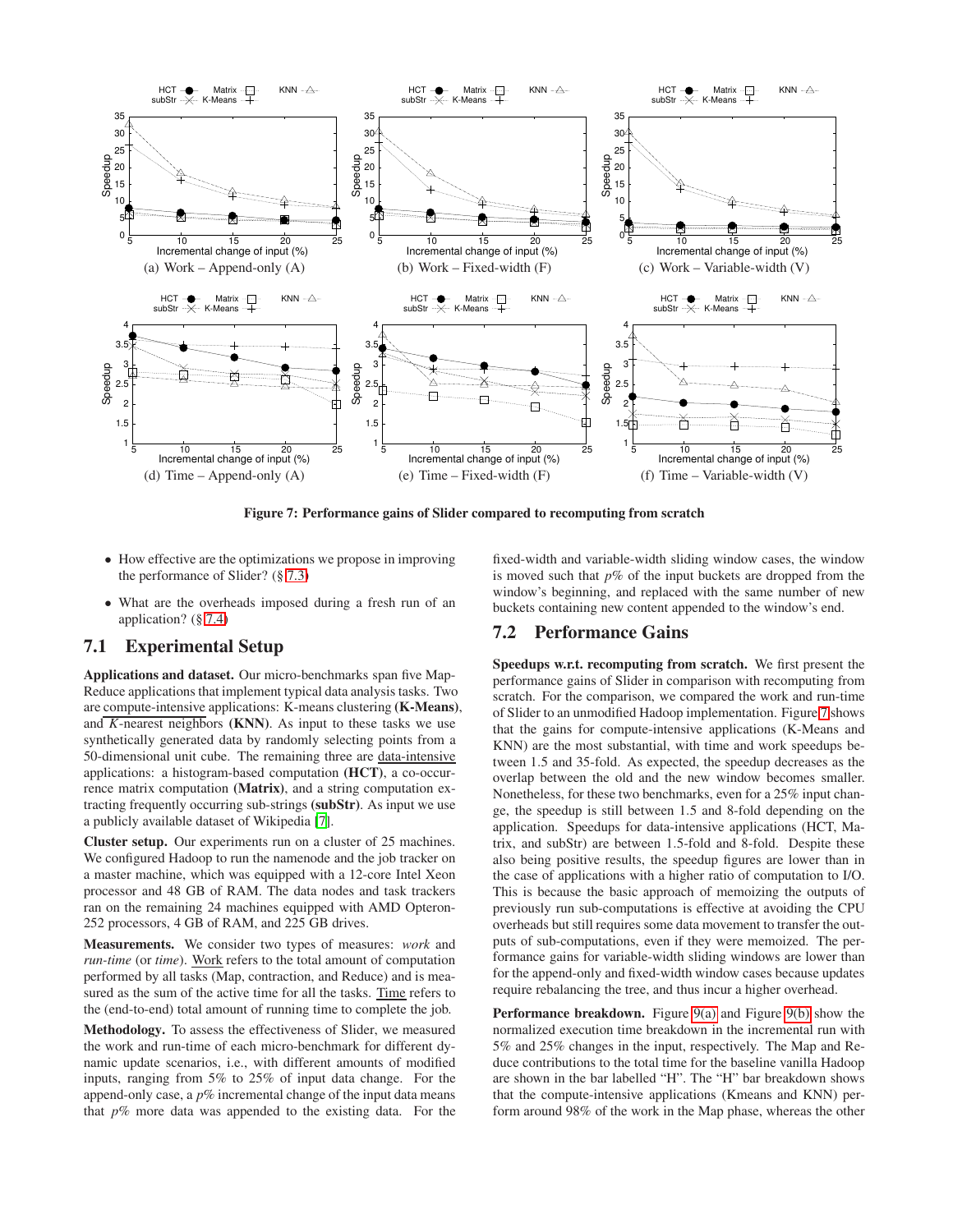

<span id="page-7-1"></span>**Figure 8: Performance gains of Slider compared to the memoization based approach (the strawman design)**

applications (HCT, Matrix, and SubStr) perform roughly the same amount of work in each phase.

The same figures also show the breakdown for all three modes of operation ("A" for Append, "F" for Fixed-width, and "V" for Variable-width windowing), where the Slider-Map and Slider-contraction + Reduce portions in these bars represent the execution time computed as a percentage of the baseline Hadoop-Map and Hadoop-Reduce (H) times, respectively. In other words, the percentage execution time for Slider-Map is normalized to Hadoop-Map, while the percentage execution time for Slider-contraction + Reduce is normalized to Hadoop-Reduce.

For the Map phase of Slider, the breakdown shows that the percentage of Map work (compared to the non-incremental baseline) in the incremental run is proportional to the input change, as expected. In contrast, the work done by the Reduce phase is less affected by the amount of input change. In particular, the contraction + Reduce phase execution averages 31% of the baseline Reduce execution time (min: 18.39%, max: 59.52%) for 5% change, and averaged 43% (min: 26.39%, max: 80.95%) for 25% change across all three modes of operation.

**Speedups w.r.t. memoization (strawman approach).** Figure [8](#page-7-1) presents the work and time speedup of Slider w.r.t. the memoizationbased strawman approach (as presented in Section [2\)](#page-1-0). The processing performed in the Map phase is the same in both approaches, so the difference lies only in the use of self-adjusting contraction trees instead of the strawman contraction tree. The work gains range from 2*X* to 4*X* and time gains range from 1.3*X* to 3.7*X* for different modes of operation with changes ranging from 25% to 5% of the input size. The work speedups for the compute-intensive applications (Kmeans and KNN) decrease faster than other applications as the input change increases because most performance gains were due to savings in the Map phase. Overall, although less pronounced than in the comparison to recomputing from scratch, the results show considerable speedups due to the data structures <span id="page-7-0"></span>that are specific to each type of sliding window processing, when compared to the strawman approach.

## **7.3 Effectiveness of Optimizations**

We now evaluate the effectiveness of the individual optimizations in improving the overall performance.

**Split processing.** Slider is designed to take advantage of the predictability of future updates by splitting the work between background and foreground processing. To evaluate the effectiveness in terms of latency savings from splitting the execution, we compared the cost of executing with and without it, for both the append-only and the fixed-width window categories. Figures [11\(a\)](#page-8-3) and [11\(b\)](#page-8-4) show the time required for background preprocessing and foreground processing, normalized to the total time (total update time  $=$  1) for processing the update without any split processing. Figure [11\(a\)](#page-8-3) shows this cost when a new input with 5% of the original input size is appended, for different benchmarking applications, whereas Figure [11\(b\)](#page-8-4) shows the same cost for a 5% input change in the fixed-width window model. The results show that with the split processing model, we are on average able to perform foreground updates up to 25%-40% faster, while offloading around 36%-60% of the work to background pre-processing.

The results also show that the sum of the cost of background preprocessing and foreground processing exceeds the normal update time (total update time  $= 1$ ) because of the extra merge operation performed in the split processing model. Our results show that the additional CPU usage for the append-only case is in the range of 1% to 23%, and 6% to 36% for the fixed-window processing.

**Scheduler modification.** Table [1](#page-8-5) shows the effectiveness of our hybrid scheduler in improving the performance of Slider compared to the scheduler of Hadoop (normalized to 1 as the baseline). The new scheduler saves on average 23% of run-time for data-intensive applications, and 12% of time for compute intensive applications.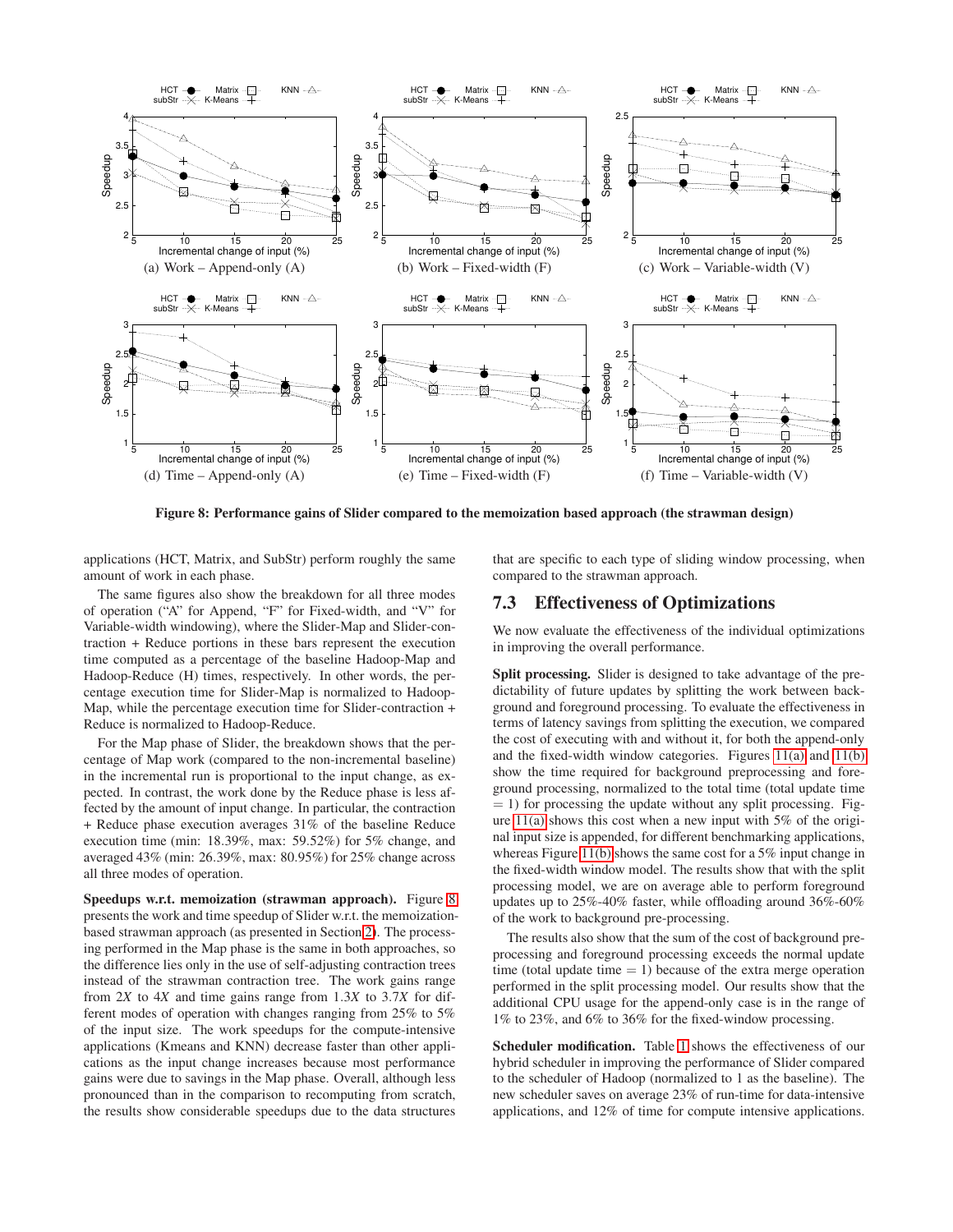<span id="page-8-3"></span><span id="page-8-1"></span>

| $\mathbf{V}$<br>-Means | <b>TICT</b><br>1 I V 1           | KNN          | triv         | subStr |
|------------------------|----------------------------------|--------------|--------------|--------|
| 0.94                   | $\overline{\phantom{a}}$<br>v. 1 | ∩ 0^<br>v.oz | ∩ ∘ി<br>U.OJ | 0.76   |

<span id="page-8-5"></span>**Table 1: Normalized run-time for Slider scheduler with respect to Hadoop scheduler (run-time = 1).**

These results show that scheduling tasks on the machines where memoized results are stored lead to improved performance.

**Data-flow query interface.** To demonstrate the potential of incremental query-based sliding-window computations, we evaluate Slider using the PigMix [\[2](#page-11-26)] benchmark, which generates a long pipeline of MapReduce jobs derived from Pig Latin query scripts. We ran the benchmark in our three modes of operation with changes to 5% of its input. Figure [10](#page-8-6) shows the resulting run-time and work speedups. As expected, the results are in line with the previous evaluation, since ultimately the queries are compiled to a set of MapReduce analyses. We observe an average speedup of 2.5*X* and 11*X* for time and work, respectively.

**In-memory distributed memoization caching.** For evaluating the effectiveness of performing in-memory data caching, we compared our performance gains with and without this caching support. In particular, we disabled the in-memory caching support from the shim I/O layer, and instead used the fault-tolerant memoization layer for storing the memoized results. Therefore, when accessing the fault-tolerant memoization layer, we incur an additional cost of fetching the data from the disk or network. Table [2](#page-8-7) shows reduction in the time for reading the memoized state with in-memory caching for fixed-width windowing. This shows that we can achieve 50% to 68% savings in the read time by using the in-memory caching.

**Randomized folding tree.** To evaluate the effectiveness of the randomized folding tree, we compared the gains of the randomized version with the normal folding tree (see Figure [12\)](#page-8-8). We compare the performance for two update scenarios: reducing the window



<span id="page-8-6"></span>**Figure 10: Query processing**

<span id="page-8-2"></span>

<span id="page-8-8"></span>**Figure 12: Randomized folding tree**

<span id="page-8-4"></span>

| T.Z<br>K-Means | $\sim$                  | NN<br>┄ | utrix      | subStr |
|----------------|-------------------------|---------|------------|--------|
| 58%            | $\sigma_{\rm o}$<br>v.v | .       | 7.56%<br>ັ | 66.2%  |

<span id="page-8-7"></span>**Table 2: Reduction in the time for reading the memoized state with in-memory caching.**

size by two different amounts (25% and 50%) and, in both cases, performing a small update adding 1% of new items to the window. We report work speedups for two applications (K-Means and Matrix), representing both compute and data-intensive applications.

The experiments show that a large imbalance (of 50% removals to 1% additions) is required for the randomized data structure to be beneficial. In this case, the randomized version leads to a performance improvement ranging from 15% to 22%. This is due to the fact that decreasing the window size by half also reduces the height of the randomized folding tree by one when compared to the original version (leading to more efficient updates). In contrast, with 25% removals to the same 1% additions the standard folding tree still operates at the same height as the randomized folding tree, which leads to a similar, but slightly better performance compared to the randomized structure.

#### <span id="page-8-0"></span>**7.4 Overheads**

Slider adds two types of overhead. First, the *performance overhead* for the initial run (a one time cost only). Second, the *space overhead* for memoizing intermediate results.

**Performance overheads.** Figure [13\(a\)](#page-9-1) and Figure [13\(b\)](#page-9-2) show the work and time overheads for the initial run, respectively. Computeintensive applications ( $K$ -means  $\&$  KNN) show low overhead as their run-time is dominated by the actual processing time and are less affected by the overhead of storing intermediate nodes of the tree. For data-intensive applications, the run-time overhead is higher because of the I/O costs for memoizing the intermediate results.

The overheads for the variable-width variant are higher than those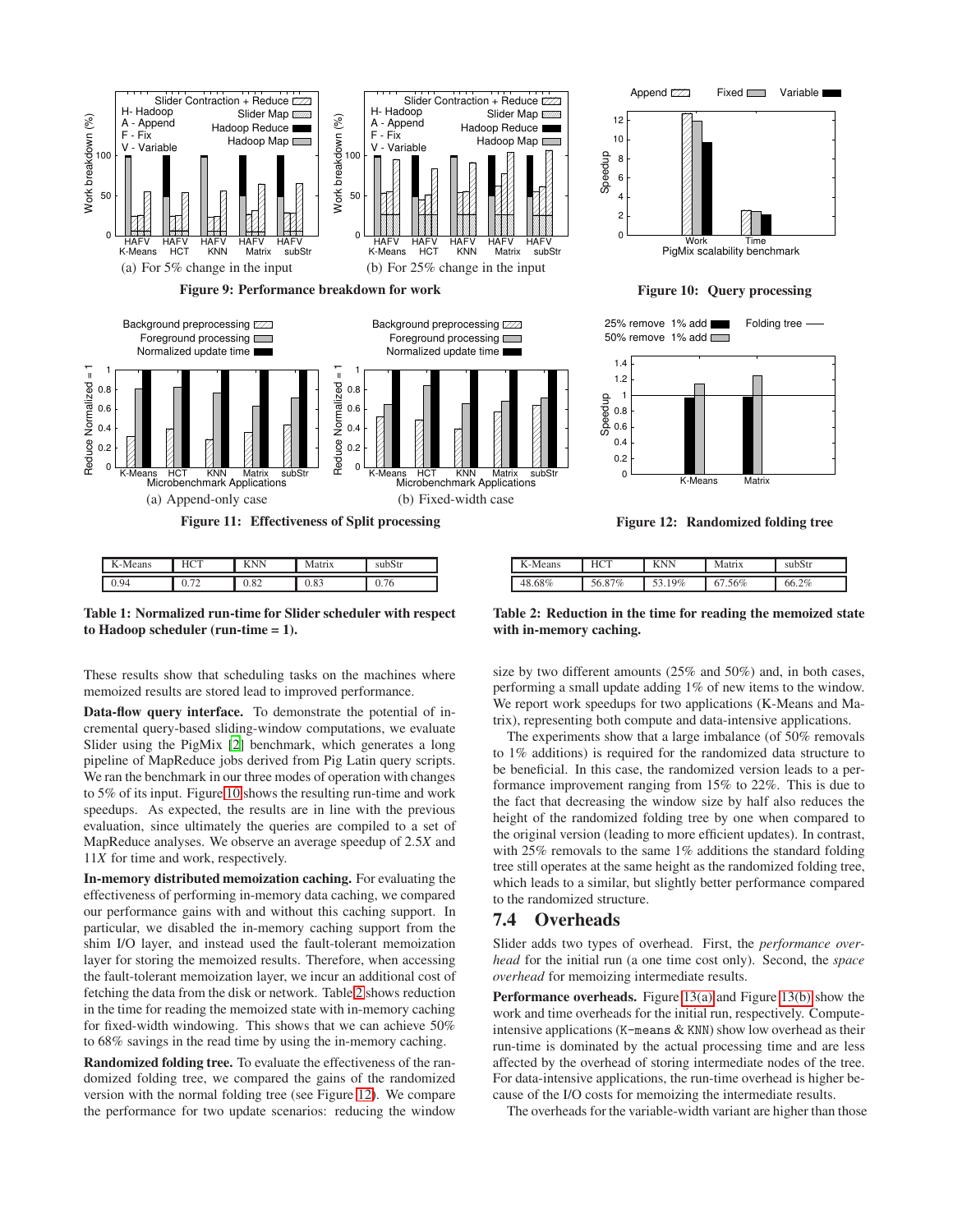<span id="page-9-1"></span>

<span id="page-9-2"></span>**Figure 13: Overheads of Slider for the initial run**

for fixed-width computations, and significantly higher than the append case. This additional overhead comes from having more levels in the corresponding self-adjusting contraction tree.

**Space overhead.** Figure [13\(c\)](#page-9-3) plots the space overhead normalized by the input size. Again, the variable-width sliding-window computation shows the highest overhead, requiring more space than the other computations, for the same reasons that were mentioned in the case of the performance overheads. Space overhead highly depends on the application. Matrix has the highest space overhead of 12X, while K-Means and KNN have almost no space overhead.

The results show that the overheads, despite being visible, are a one-time cost likely to be worth paying in workloads where the initial run is followed by many incremental runs that reap the benefit of incremental computations. Furthermore, the garbage collection policy can further limit the space overheads.

## <span id="page-9-0"></span>**8 Real-world Case Studies**

We used Slider to evaluate three real-world case studies covering all three operation modes for sliding windows. Our case studies include: *(i)* building an information propagation tree [\[38\]](#page-11-13) for Twitter for append-only windowing; *(ii)* monitoring Glasnost [\[26\]](#page-11-14) measurement servers for detecting ISPs traffic differentiation for fixedwidth windowing; and *(iii)* providing peer accountability in Akamai NetSession [\[12\]](#page-11-15), a hybrid CDN for variable-width windowing.

## **8.1 Information Propagation in Twitter**

Analyzing information propagation in online social networks is an active area of research. We used Slider to analyze how web links are spread in Twitter, repeating an analysis done in [\[38\]](#page-11-13).

**Implementation.** The URL propagation in Twitter is tracked by building an information propagation tree for posted URL based on Krackhardt's hierarchical model. This tree tracks URL propagation by maintaining a directed edge between a spreader of a URL and a receiver, i.e., a user "following" the account that posted the link.

**Dataset.** We used the complete Twitter snapshot data from [\[38\]](#page-11-13), which comprises 54 million users, 1.9 billion follow-relations, and all 1.7 billion tweets posted by Twitter users between March 2006 and September 2009. To create a workload where data is gradually appended to the input, we partitioned the dataset into five non-overlapping time intervals as listed in Table [4.](#page-9-4) The first time interval captures all tweets from the inception of Twitter up to June 2009. We then add one week worth of tweets for each of the four remaining time intervals. For each of these intervals, an average cumulative change of 5% was performed with every new append.

**Performance gains.** We present the performance gains of incrementally building the information propagation tree using Slider in

<span id="page-9-3"></span>

| Time interval | Mar'06<br>Jun'09 | Jul'09<br>$1 - 7$ | Jul'09<br>$8 - 14$ | Jul'09<br>$15 - 21$ | Jul'09<br>$22 - 28$ |
|---------------|------------------|-------------------|--------------------|---------------------|---------------------|
| Tweets $(M)$  | 1464.3           | 74.2              | 81.5               | 79.4                | 85.6                |
| Change        |                  | 5.1%              | 5.3%               | 4.9 $%$             | 5.0%                |
| Time speedup  |                  | 8.9               | 9.2                | 9.42                | 9.25                |
| Work speedup  |                  | 14.22             | 13.67              | 14.22               | 14.34               |

<span id="page-9-4"></span>**Table 4: Summary of the Twitter data analysis**

Table [4.](#page-9-4) The speedups are almost constant for the four time intervals, at about 8*X* for run-time and about 14*X* for work. The run-time overhead for computing over the initial interval is 22%.

## **8.2 Monitoring of a Networked System**

Glasnost [\[26](#page-11-14)] is a system that enables users to detect whether their broadband traffic is shaped by their ISP. The Glasnost system tries to direct users to a nearby measurement server. Slider enabled us to evaluate the effectiveness of this server selection.

**Implementation.** For each Glasnost test run, a packet trace of the measurement traffic between the measurement server and the user's host is stored. We used this trace to compute the minimum roundtrip time (RTT) between the server and the user's host, which represents the distance between the two. Taking all minimum RTT measurements of a specific measurement server, we computed the median across all users that were directed to this server.

**Dataset.** For this analysis, we used the data collected by one Glasnost server between January and November 2011 (see Table [3\)](#page-10-1). We started with the data collected from January to March 2011. Then, we added the data of one subsequent month at a time and computed the mean distance between users and the measurement server for a window of the most recent 3 months. This particular measurement server had between 4,033 and 6,536 test runs per 3-month interval, which translate to 7.8 GB to 18 GB of data per interval.

**Performance gains.** We measured both work and time speedups as shown in Table [3.](#page-10-1) The results show that we get an average speedup on the order of 2.5*X*, with small overheads of less than 5%.

# **8.3 Accountability in Hybrid CDNs**

Content distribution networks (CDN) operators like Akamai recently started deploying hybrid CDNs, which employ P2P technology to add end user nodes to the distribution network, thereby cutting costs as fewer servers need to be deployed. However, this also raises questions about the integrity of the answers that are provided by these untrusted clients [\[12](#page-11-15)].

**Implementation.** Aditya et al. [\[12](#page-11-15)] presented a design of a hybrid CDN that employs a tamper-evident log to provide client accountability. This log is uploaded to a set of servers that need to audit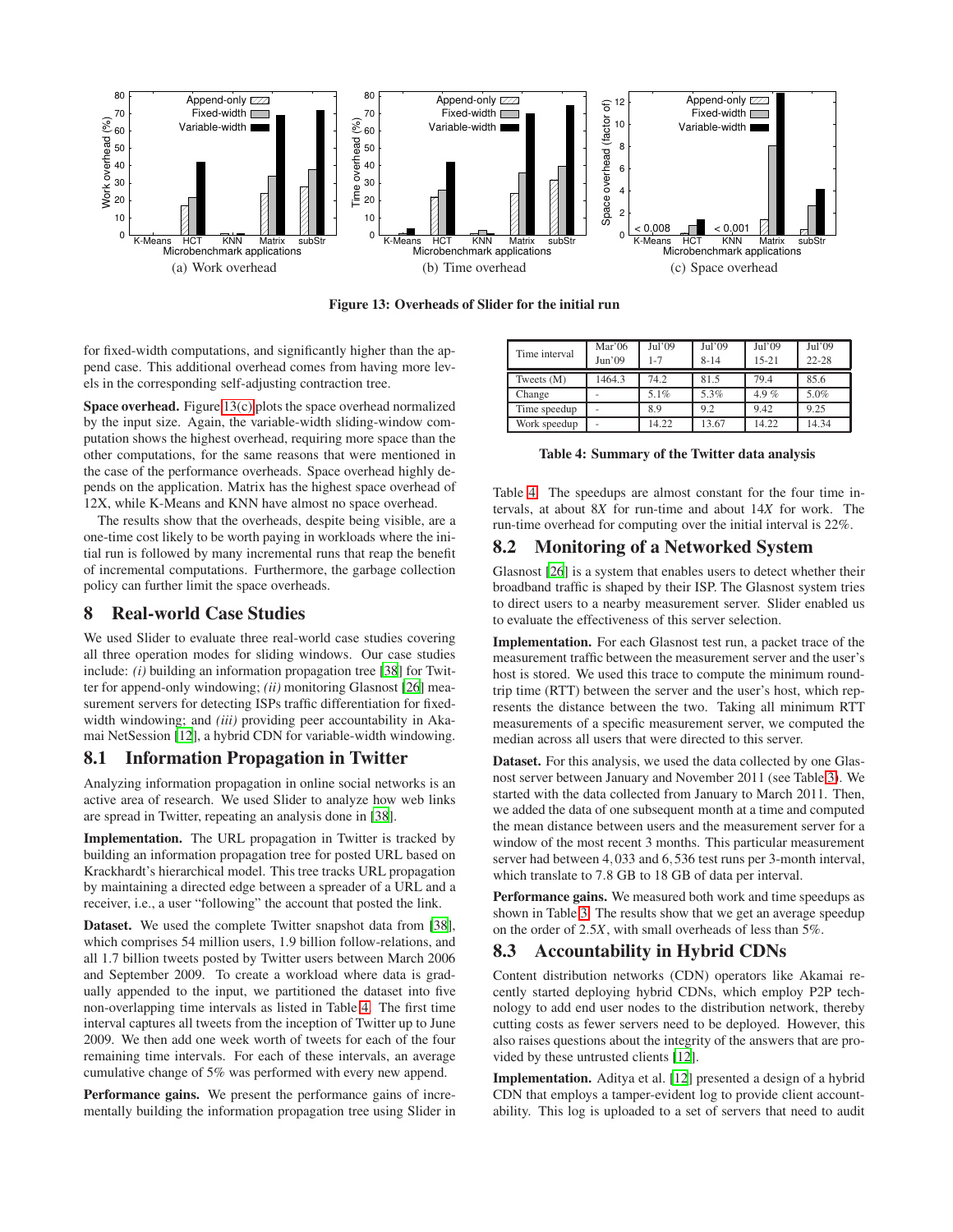| Year 2011          | Jan-Mar | Feb-Apr   | Mar-May | Apr-Jun | Mav-Jul | Jun-Aug | Jul-Sep | Aug-Oct   | Sep-Nov |
|--------------------|---------|-----------|---------|---------|---------|---------|---------|-----------|---------|
| No. of peap files  | 4033    | 4862      | 5627    | 5358    | 4715    | 4325    | 4384    | 4777      | 6536    |
| Window change size | 4033    | 1976      | 1941    | 1441    | 1333    | 1551    | 1500    | 1726      | 3310    |
| $%$ change size    | $100\%$ | 40.65 $%$ | 34.50 % | 26.89%  | 28.27%  | 35.86%  | 34.22 % | 36.13 $%$ | 50.64%  |
| Time speedup       |         | 2.07      | 2.8     | 3.79    | 3.32    | 2.44    | 2.56    | 2.43      | 1.9     |
| Work speedup       |         | 2.13      | 2.9     | 4.12    | 3.37    | 3.15    | 2.93    | 2.46      | 1.91    |

<span id="page-10-1"></span>**Table 3: Summary of the Glasnost network monitoring data analysis**

| % clients online to<br>upload logs | 100% | 95%  | 90%  | 85%  | 80%  | 75%  |
|------------------------------------|------|------|------|------|------|------|
| Time speedup                       | 1.72 | 1.85 | 1.89 | 2.01 |      | 2.24 |
| Work speedup                       | 2.07 | 2.21 | 2.29 | 2.44 | 2.58 | 2.74 |

<span id="page-10-2"></span>**Table 5: Akamai NetSession data analysis summary**

the log periodically using techniques based on PeerReview. Using Slider, we implemented these audits as a variable-sized slidingwindow computation, where the amount of data in a window varies depending on the availability of the clients to upload their logs to the central infrastructure in the hybrid CDN.

**Dataset.** To evaluate the effectiveness of Slider, we used a synthetic dataset generated using trace parameters available from Akamai's NetSession system, a peer-assisted CDN operated by Akamai (which currently has 24 million clients). From this data set, we selected the data collected in December 2010. However, due to the limited compute capacity of our experimental setup, we scaled down the data logs to 100,000 clients. In addition to this input, we also generated logs corresponding to one week of activity with a varying percentage of clients (from 100% to 75%) uploading their logs to the central infrastructure, so that the input size varies across weeks. This allows us to create an analysis with a variable-width sliding window by using a window corresponding to one month of data and sliding it by one week in each run.

**Performance gains.** Table [5](#page-10-2) plots the performance gains for log audits for a different percentage of client log uploads for the 5th week. We observe a speedup of 2*X* to 2.5*X* for a fraction of clients uploading the log in the final week that varied from 75% to 100%. Similarly, the run-time speedups are between 1.5*X* and 2*X*.

#### <span id="page-10-0"></span>**9 Related Work**

We compare our work to two major classes of systems that are suitable for sliding window analytics: trigger-based windowing systems, and batch-based windowing systems. We conclude with a broader comparison to incremental computation mechanisms.

**Trigger-based windowing systems.** These systems follow *recordat-a-time* processing model, where every new data entry triggers a state change and possibly produces new results, while the application logic, known as a *standing query*, may run indefinitely. This query can be translated into a network with stateless and/or stateful nodes. A stateful node updates its internal state when processing incoming records, and emits new records based on that state. Examples of such systems include Storm [\[5](#page-11-27)], S4 [\[3\]](#page-11-28), StreamInsight [\[31](#page-11-29)], Naiad [\[33\]](#page-11-30), Percolator [\[34](#page-11-2)], Photon [\[14\]](#page-11-31), and streaming databases [\[15\]](#page-11-32). Despite achieving low latency, these systems also raise challenges [\[41](#page-11-33)]:

*(1) Fault-tolerance:* To handle faults, these systems either rely on *replication with synchronization* protocols such as Flux [\[39\]](#page-11-34) or Borealis's DPC [\[15](#page-11-32)], which have a high overhead, or on checkpointing *upstream backup* mechanisms, which have a high recovery time. In addition, neither fault tolerance approach handles stragglers.

*(2) Semantics:* In a trigger-based system, it can be difficult to rea-

son about global state, as different nodes might be processing different updates at different times. This fact, coupled with faults, can lead to weaker semantics. For instance, S4 provides at most once semantics, and Storm [\[5](#page-11-27)] provides at-least-once semantics.

*(3) Programming model:* The *record-at-a-time* programming model in trigger-based systems requires the users to manage the intermediate state and wire the query network topology manually. Furthermore, programmers need to understand how to update the output of each node in the query network as its input evolves. The design of the update logic is further complicated by the weak semantics provided by the underlying platform. While supporting incremental computation for aggregate operations is straightforward, this can be very challenging for non-trivial computations like matrix operations or temporal joins [\[40,](#page-11-35) [6\]](#page-11-36).

**Batch-based windowing systems.** These systems model sliding window analytics as a series of deterministic batch computations on small time intervals. Such systems have been implemented both on top of trigger-based systems (e.g., Trident [\[6](#page-11-36)] built over Storm [\[5\]](#page-11-27) or TimeStream [\[40](#page-11-35)] built over StreamInsight [\[31\]](#page-11-29)) and systems originally designed for batch processing (e.g., D-Streams [\[41\]](#page-11-33) built over Spark [\[32\]](#page-11-20) or MapReduce online [\[23](#page-11-37)] and NOVA [\[21\]](#page-11-38) built over MapReduce [\[24](#page-11-17)]). These systems divide each application into a graph of short, deterministic tasks. This enables simple yet efficient fault recovery using recomputation and speculative execution to handle stragglers [\[42](#page-11-24)]. In terms of consistency, these systems trivially provide "exactly-once" semantics, as they yield the same output regardless of failures. Finally, the programming model is the same as the one used by traditional batch processing systems.

We build on this line of research, but we observe that these systems are not geared towards incremental sliding window computation. Most systems recompute over the entire window from scratch, even if there is overlap between two consecutive windows. The systems that allow for an incremental approach require an inverse function to exist [\[41](#page-11-33)], which may not be trivial to devise for complex computations. In this work, we address these limitations in batch-based windowing systems by proposing a transparent solution for incremental sliding window analytics.

**Incremental Computation.** While there exists some prior work on enabling incremental computations in batch processing systems, this work did not leverage the particular characteristics of sliding windows, among other important differences. In more detail, incremental computation in batched processing systems such as Incoop [\[17,](#page-11-39) [18](#page-11-7)], Haloop [\[19](#page-11-8)], Nectar [\[27](#page-11-9)], DryadInc [\[35\]](#page-11-40) requires linear time in the size of the input data, even to process a small slide in the window. The reasons for this are twofold: Firstly, these systems assume that inputs of consecutive runs are stored in separate files and simply compute their diffs to identify the input changes. The change detection mechanism relies on techniques such as contentbased chunking (as in Incoop using IncHDFS [\[18\]](#page-11-7)), which requires performing linear work in the size of the input [\[16](#page-11-41)]. In contrast, sliding window computation provides diffs naturally, which can be leveraged to overcome the bottleneck of identifying changes. Second, and more importantly, these systems do not perform change propagation, relying instead on memoization to recover previously